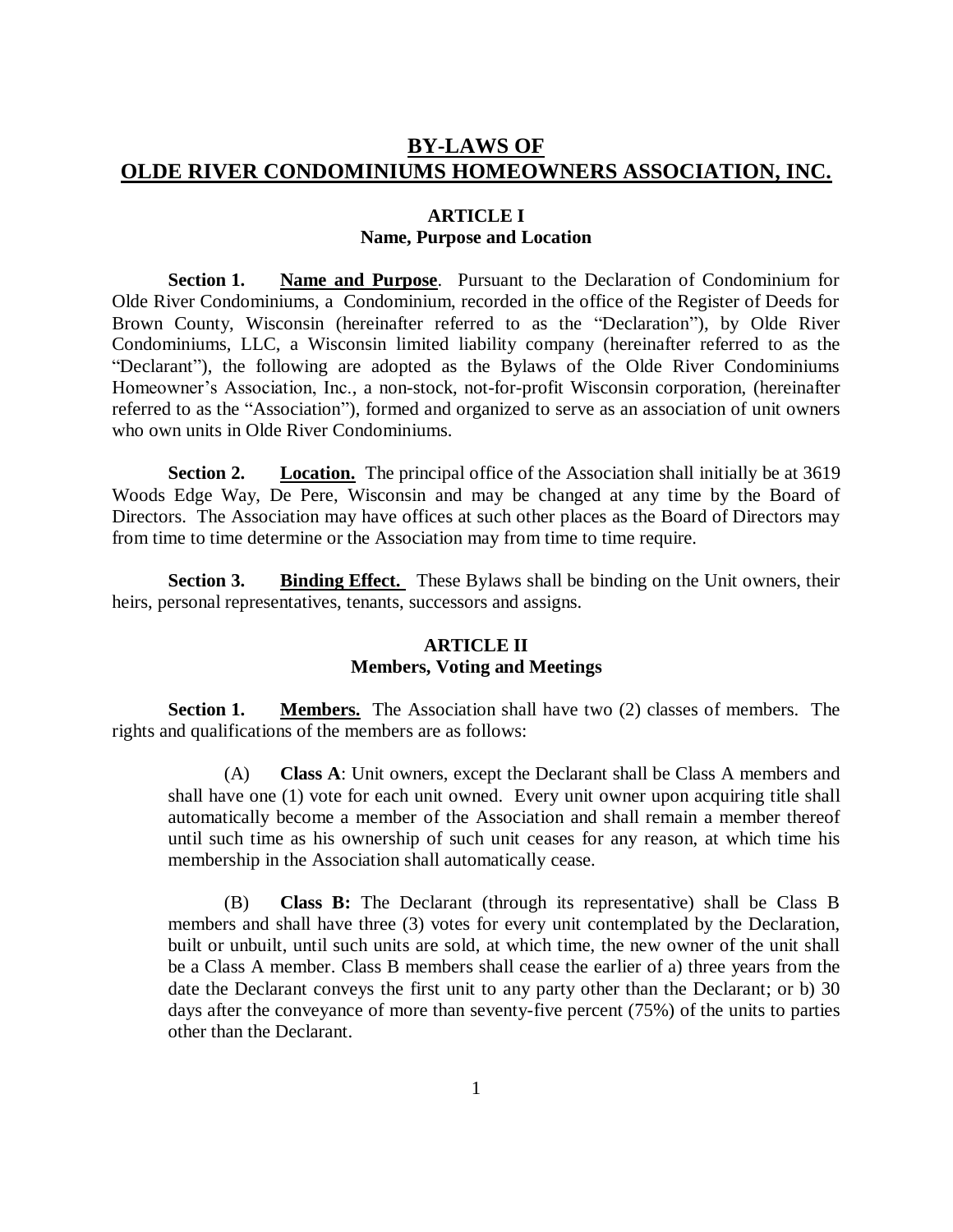(C) Unit Membership. When more than one (1) person holds an interest in any Unit, all such persons shall be members. The vote for such Unit shall be exercised as they, among themselves, determine, but in no event shall more than one (1) vote be cast with respect to any Unit. There can be no split vote. Voting may be in person, by proxy or by electronic transmission.

(D) The number of Members shall be fifteen (15) composed of one representative from each unit; chosen by and from the unit owners of that unit.

(E) Membership List. The Association shall maintain a current Membership List showing the membership pertaining to each unit and the person designated to cast the one (1) vote pertaining to such unit. Prior to the time of any meeting at which a vote is to be taken, each co-owner shall file the name of the voting co-owner with the Secretary of the Association in order to be entitled to a vote at such meeting, unless such co-owners have filed a general voting authority with the Secretary applicable to all votes until rescinded. A designation may be changed by notice in writing to the Secretary of the Association signed by a majority of the persons having an ownership interest in the unit.

(F) Transfer of Membership. Each membership shall be appurtenant to the unit upon which it is based and shall be transferred automatically upon conveyance of that unit. Membership in the Association may not be transferred, except in connection with the unit. A transferee shall notify the Association through its Secretary of the date of transfer, name of the person designated to vote, and any other information about the transfer which the Association may deem pertinent, and the Association shall make appropriate changes to the Membership List effective as of the date of transfer.

**Section 2. Voting: Unit Owner Prohibited from voting.** No Unit Owner may vote at any meeting if the Association has a lien against the unit for an unpaid amount due the Association, or if the Association has instituted an action to perfect a lien and the amount necessary to release such lien has not been paid at the time of such meeting, or if the amount necessary to release an instituted lien action has not been escrowed with a title insurance company authorized to do business in the State of Wisconsin.

**Section 3. Voting; Proxies for Members' Meetings.** Proxies shall be valid only for the particular meeting(s) or time period designated therein, unless sooner revoked. Proxies must be filed with the Secretary before the appointed time of the meeting.

**Section 4. Time, Place Notice and Calling of Meetings.** Written notice of all meetings stating the time and place and purposes for which the meeting is called shall be given by the President or Secretary, unless waived in writing, to each member at his/her address as it appears on the books of the Association and shall be mailed or personally delivered not less than ten (10) days nor more than fifty (50) days prior to the date of the meetings. Notice of meetings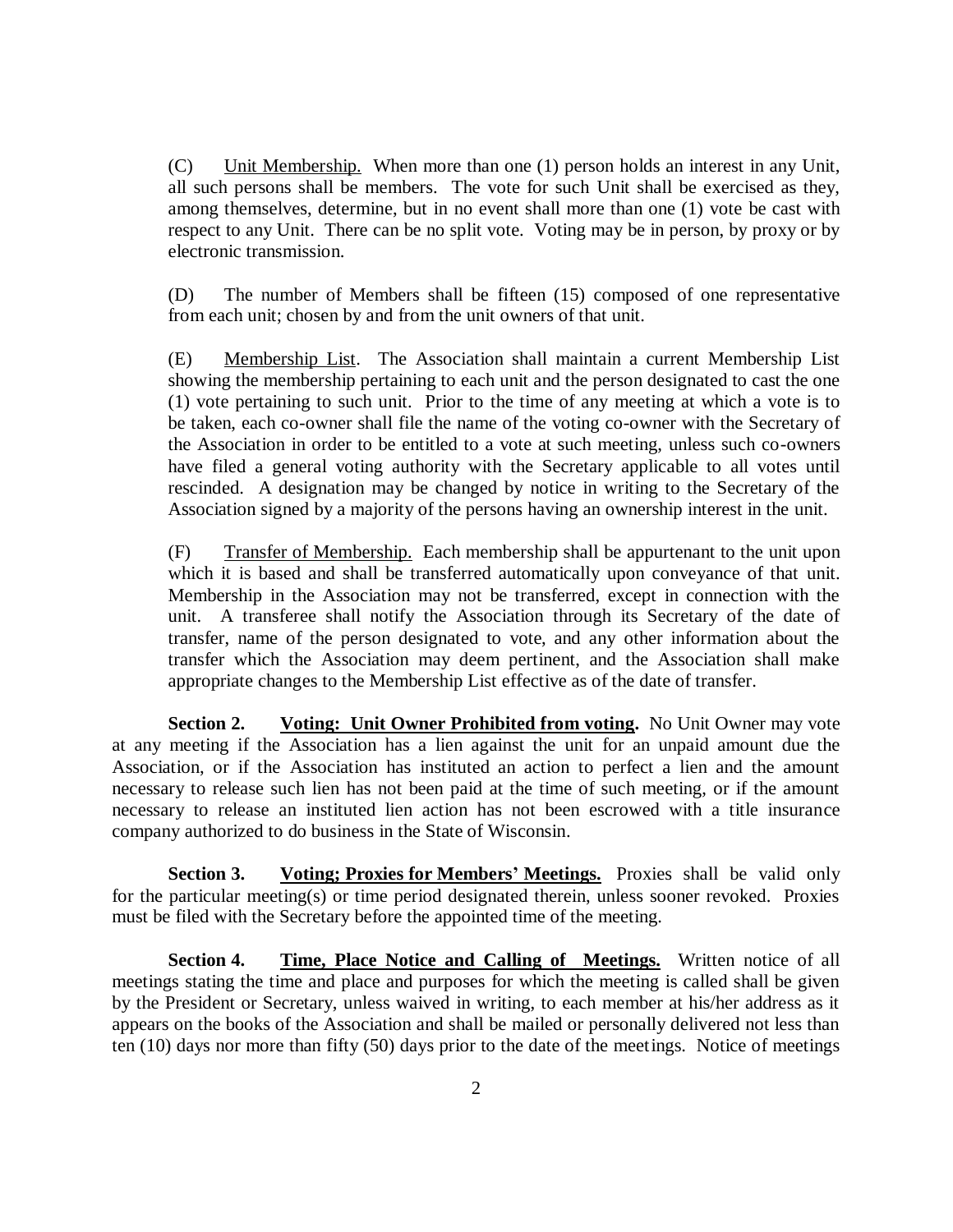may be waived before or after meetings. Meetings shall be held each year for the purpose of electing Directors and transacting any other business authorized to be transacted by the members. Special meetings of the members shall be held whenever called by the President or any two (2) members of the Board of Directors, and must be called by such Officers upon receipt of a written request signed by the members with one-half (1/2) or more of all votes entitled to be cast.

**Section 5. Meeting; Order of Business.** The order of business at all meetings of the Association shall be as follows:

- a) Roll Call
- b) Proof of notice of meeting or waiver of notice
- c) Reading of minutes of preceding meeting
- d) Reports of Officers
- e) Report of Committees
- f) Election of Directors (when applicable)
- g) Old business
- h) New business

except where inconsistent with these Bylaws, meetings of the Association shall be conducted in accordance with the latest revised edition of the Roberts Rules of Order. The minutes of all meetings shall be held in a minute book maintained for the Association by the Secretary.

**Section 6. Majority Required to Act.** Except as otherwise required by the Declaration or these Bylaws, decisions of the Association shall be made by a majority of the votes of unit owners present, in person or by proxy, at a meeting of the Association at which a quorum is present.

**Section 7. Quorum.** A quorum for the purposes of general or special meetings shall consist of Unit Owners present in person or by proxy, representing a majority of all votes entitled to be cast unless otherwise required by the Declaration or these Bylaws.

**Section 8. Action without Meeting.** Any action by unit owners required or permitted to be taken at a meeting may be taken without a meeting if all of the unit owners (and Mortgagees, if required) shall consent in writing to such action. Any such unanimous written consent shall be filed with the minutes of the proceedings of the meetings of the Association.

## **ARTICLE III Board of Directors**

**Section 1. Power and Duties of the Board of Directors.** The affairs of the Association shall be governed by the Board of Directors. The Board of Directors shall have the powers and duties as are necessary for the administration of the condominium property and among other duties, carry out the following: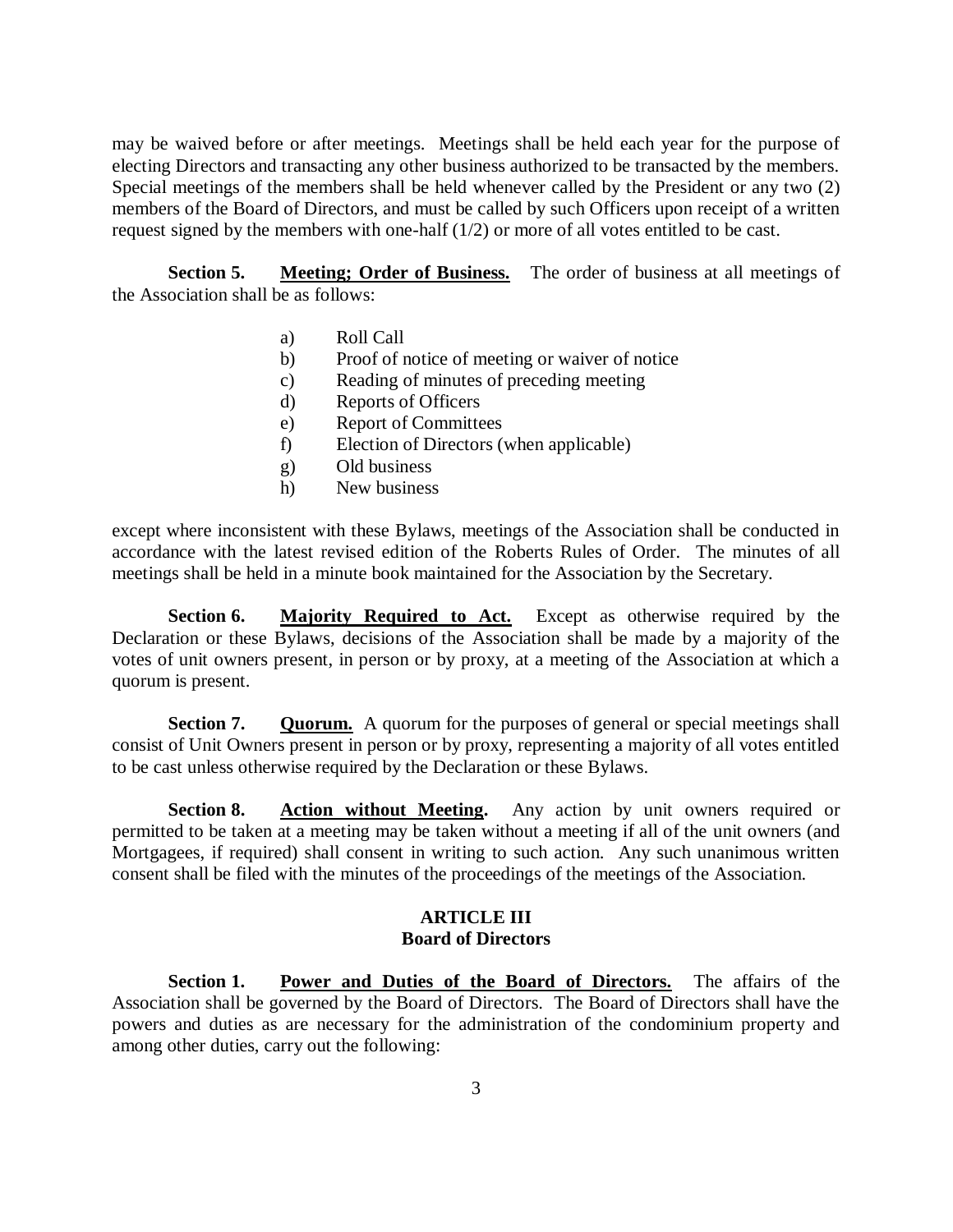**(A)** To adopt Rules and Regulations and amendments thereto from time to time, for the management, operation, use and enjoyment of the Common Areas, including fines or penalties which may be enforceable by Special assessment against any unit owner or his/her family or guests violating such Rules or Regulations.

**(B)** Make and collect assessments from the members in accordance with the provisions of the declaration, and expend said assessments for insurance, taxes, maintenance, repair and operation of the common elements of the Condominium or for such other purposes as shall fall within the responsibility of the Association and general powers of the Board;

**(C)** Execute contracts on behalf of the Association, employ necessary personnel, including but not limited to: surveyors, accountants, lawyers, brokers, appraisers, etc., and carry out all functions and purposes necessary for the operation of the condominium property;

**(D)** To prepare and propose an annual budget for consideration and adoption by the Association, in which there shall be established the required assessment of each unit owner for the maintenance and upkeep of the Common Areas, as defined in the Declaration;

**(E)** To enter into contracts, deeds, leases, or other written agreements which authorize the execution and delivery thereof by the appropriate Officers;

**(F)** To open bank accounts on behalf of the Association and designating the signatories required therefore. To approve and sign checks and issue payments. Satisfy all liens against the condominium property and pay necessary expenses connected therewith;

**(G)** To initiate, prosecute and settle litigation for itself, the Association and Olde River Condominiums, provided that it shall make no settlement which results in a liability against the Board of Directors;

**(H)** To obtain property and casualty insurance on behalf of the Association as may be required by the Declaration with respect to the Units and the Common Areas and to obtain insurance in accordance with these Bylaws and to settle any claim under any such policies of insurance;

- **(I)** To keep adequate books and records as required;
- **(J)** To borrow money and enter into promissory notes on behalf of the Association when required in connection with the operation and maintenance of the Common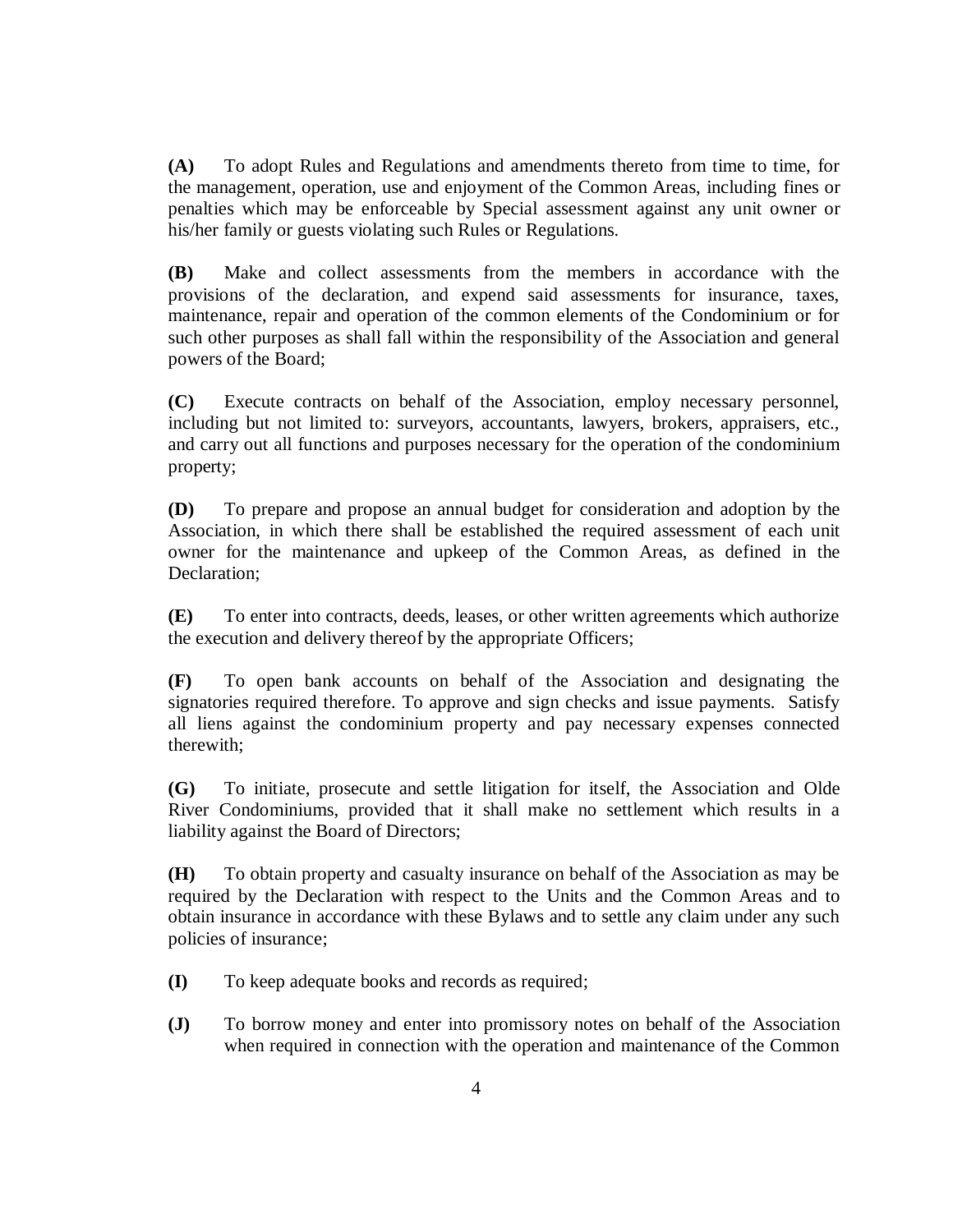Areas; however, that at no time shall there be borrowed or owed in excess of \$500.00 without the prior consent of at least fifty percent (50%) of the votes of unit owners obtained at a meeting duly called and held for such purposes; and

**(K)** Perform such other functions as required by law.

**Section 2. Number and Qualifications of Directors.** The initial Board of Directors shall consist of three (3) persons to serve until the first annual meeting of the Association.

**Section 3. Election and Term of Directors**. The initial term of office for one (1) Director shall be fixed at three (3) years, the initial term of one (1) Director shall be fixed at two (2) years, and the initial term of one (1) Director shall be one (1) year. At the expiration of the initial term of office of each member of the Board of Directors, a successor shall be elected to serve for a term of three (3) years. It is the intent of this paragraph that the terms of one-third (1/3) of the Directors expire annually in accordance with Wis. Stat. sec 703.10(2)(d). The initial Board of Directors and Officers shall be:

- (a) President (three year initial term): Murray Basten
- (b) Secretary (two year initial term): Mark Gigot
- (c) Treasurer (one year initial term): Charles Albers

**Section 4. Vacancies on Board.** Vacancies on the Board of Directors caused by any reason other than the removal of a Director by a vote of the members shall be filled by a vote of the majority of the remaining Directors, even though they may constitute less than a quorum, and each person so elected shall be a Director until the annual meeting of the Association.

**Section 5. Removal of Directors.** At any regular or special meeting duly called, any one or more of the Directors may be removed with or without cause by a majority of the votes of the members. A successor will be elected at the next Association meeting when the members entitled to cast a vote, elect a member to fill the vacancy thus created. Any Director whose removal has been proposed by the members shall be given an opportunity to be heard at the meeting.

**Section 6. Regular Meetings; Notice.** Regular meetings of the Board of Directors may be held at such time and place as shall be designated from time to time, by a majority of the Directors, but at least one such meeting shall be held during each fiscal year. Notice of regular meetings of the Board of Directors shall be given to each Director personally, orally or by written notice delivered personally, mailed by United States Mail or electronically at least ten (10) days prior to the day named for such meeting.

**Section 7. Special Meetings; Notice.** Special meetings of the Board of Directors may be called by the President or by two (2) Directors with ten (10) days prior written notice to each Director, given personally, orally or by written notice delivered personally, mailed by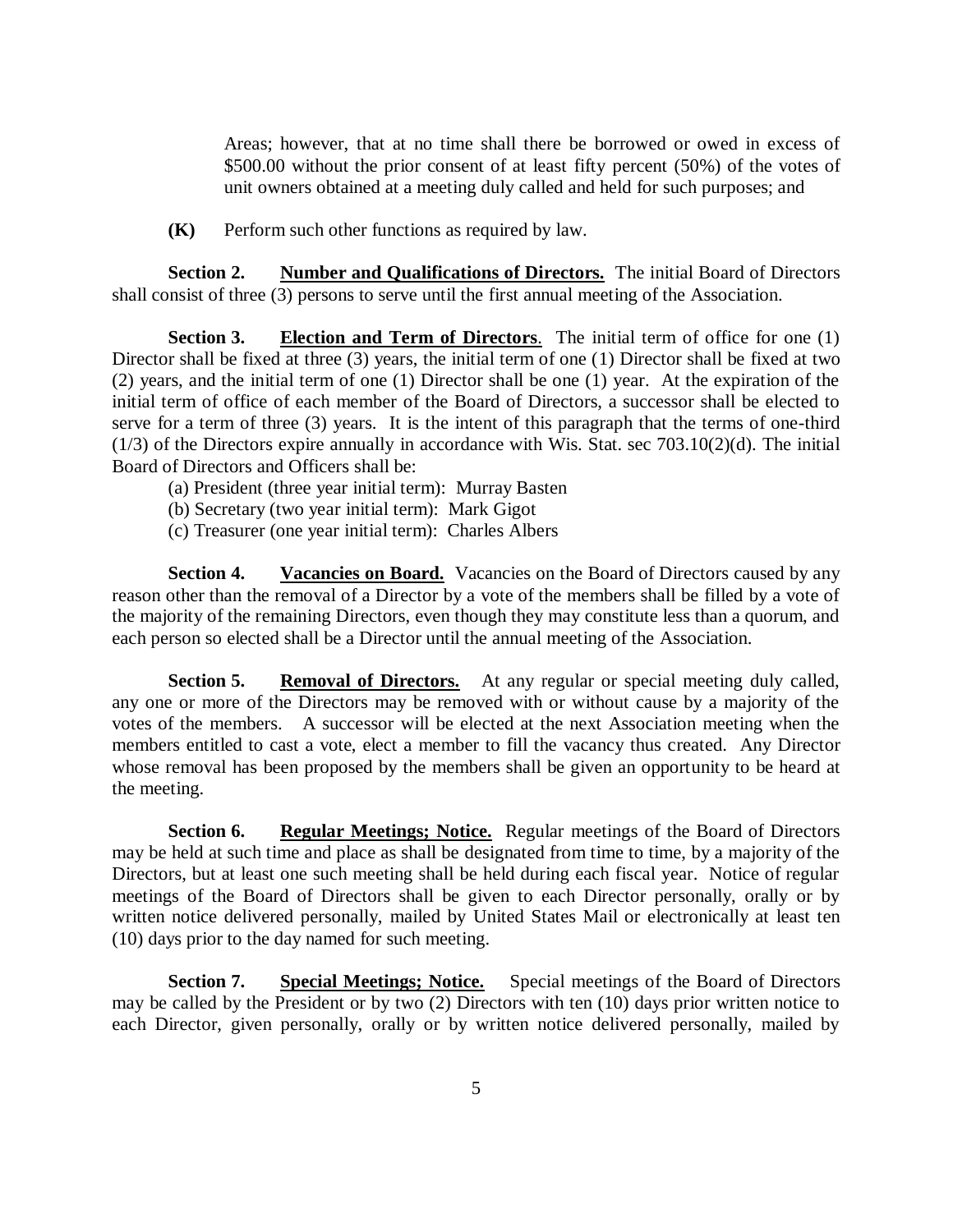United States Mail or electronically, which notice shall state the time, place and purpose of the meeting.

**Section 8. Waiver of Notice.** Before, at or after any meeting of the Board of Directors, any Director may, in writing, waive notice of such meeting and such waiver shall be deemed equivalent to the giving of such notice. Attendance by a Director at any meeting of the Board shall be a waiver of notice by him/her of the time and place thereof. If all of the Directors are present at any meeting of the Board, no notice shall be required and any business may be transacted at such meeting.

**Section 9. Quorum of Directors and Adjournments.** At all meetings of the Board of Directors, a majority of the Directors shall constitute a quorum for the transaction of business; and the act of the majority shall be the act of the Board of Directors. If at any meeting of the Board of Directors there shall be less than a quorum present, the majority of those present may adjourn the meeting from time to time without further notice At any such adjourned meeting at which a quorum is present, any business which might have been transacted at the meeting as originally called may be transacted.

**Section 10. Compensation.** No compensation shall be paid to any member of the Board of Directors at any time except by specific resolution of the members.

### **ARTICLE IV Officers**

**Section 1. Designation and Election.** The principal officers of the Association shall be a President, Secretary and Treasurer to be elected annually by the Unit Owners. The Directors may appoint an assistant treasurer and an assistant secretary, and such other officers as in their judgment may be necessary.

**Section 2. Removal.** Upon the affirmative vote of a majority of the members of the Board of Directors, any officer may be removed, either with or without cause and a successor shall be elected at the regular meeting of the Board of Directors or at any special meeting called for that purpose.

**Section 3. President.** The President shall be selected from among the members of the Board of Directors and shall be the Chief Executive Officer of the Association. They shall preside at all meetings of the Association and of the Board of Directors. The President shall have all the general powers and duties which are usually vested in the office of the President of any Association, including but not limited to: the power to sign, together with any other Officer designated by the Board, any contracts, checks, drafts or other instruments on behalf of the Association, and the power to appoint committees from among the Unit owners from time to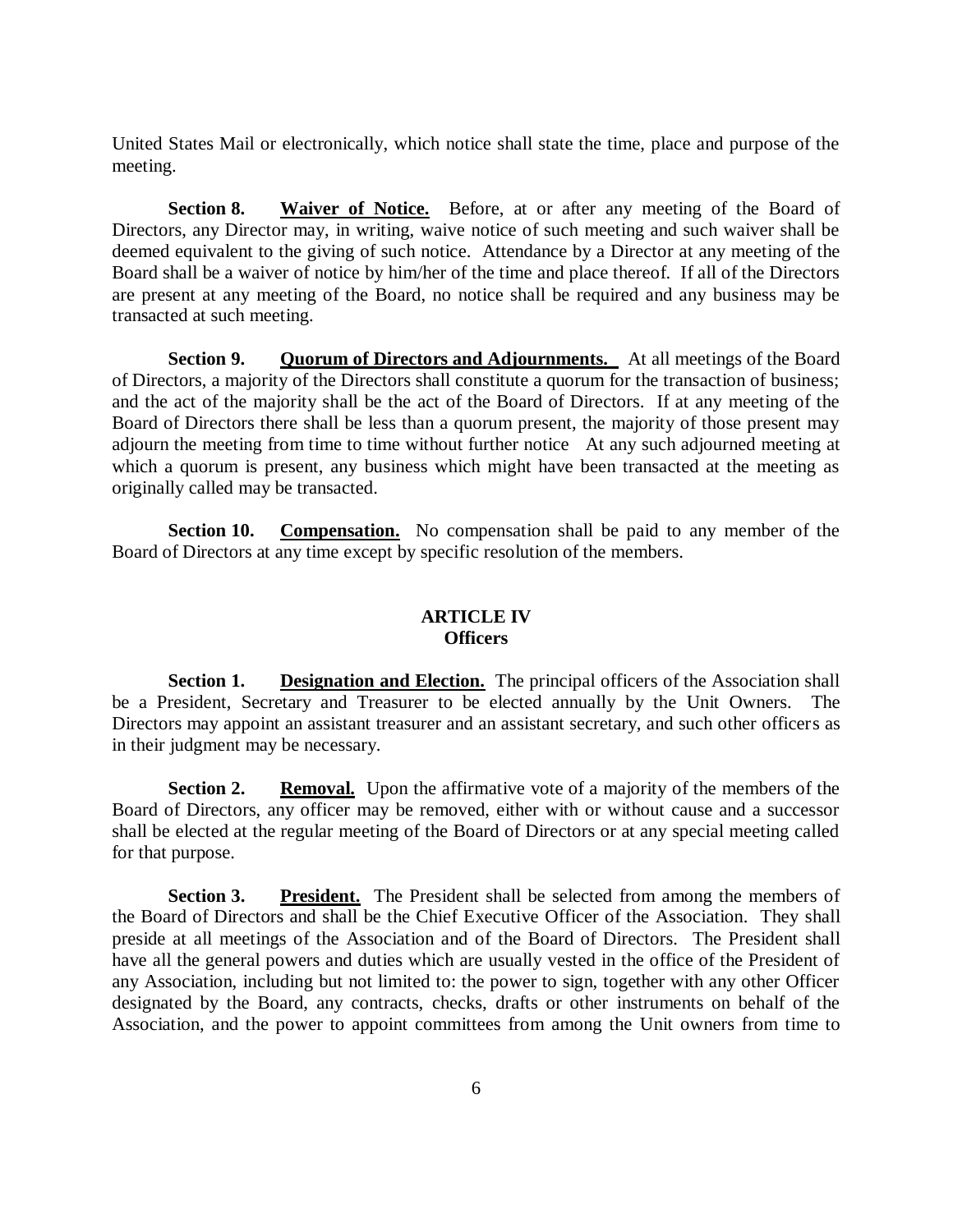time as he/she may in his/her discretion decide is appropriate to assist in the conduct of the affairs of the association in accordance with the provisions herein.

**Section 4. Secretary.** The Secretary shall keep the minutes of all meetings of the Board of Directors and of the Association and shall count votes at meetings of the Association and shall have charge of the Association's books and records and shall, in general, perform all duties incidental to the office of the Secretary.

**Section 5. Treasurer.** The Treasurer shall have responsibility for the Association's funds and securities and shall be responsible for keeping full and accurate accounts of all receipts and disbursements and financial records and books of account on behalf of the Association. The Treasurer shall be responsible for the deposit of all monies and all valuable effects in the name and to the credit of the Association in such depositories as may from time to time be designated by the Board of Directors. Such books shall be available for examination by the members of the Association at convenient hours. The Treasurer shall also be responsible for the billing and collection of all common charges and assessments made by the Association.

**Section 6. Compensation.** No officer shall receive compensation for services rendered to the Association unless the same be established by a resolution of the membership.

**Section 7. Liability of Directors and Officers.** No person shall be liable to the Association for any loss or damage suffered by it on account of any action taken or omitted to be taken by him/her as a Director or Officer of the Association if such person exercised and used the same degree of care and skill as a prudent person would have exercised or used under the circumstances in the conduct of his/her own affairs; or took or omitted to take such action in reliance upon advice of counsel for the Association or upon statements made or information furnished by Officers or employees of the Association which he had reasonable grounds to believe to be true. The foregoing shall not be exclusive of other rights and defenses to which he/she may be entitled as a matter of law.

**Section 8. Indemnity of Officers and Directors.** Every person who is or was a Director or an Officer of the Association (together with the heirs and personal representatives of such person) shall be indemnified by the Association against all loss, costs, damages and expenses (including reasonable attorney's fees) asserted against, incurred by, or imposed upon him/her in connection with or resulting from any claim, action, suit or proceeding, including criminal proceedings, to which he/she is made or threatened to be a party by reason of his/her being or having been such Director or Officer, except as to matters as to which he/she shall be finally adjudged in such action, suit or proceeding to be liable for gross negligence or willful misconduct. In the event of a settlement, indemnification shall be provided only in connection with such matters covered by the settlement as to which the Association is advised by counsel that the person to be indemnified has not been guilty of gross negligence or willful misconduct in the performance of his/her duty as such Director or Officer in relation to the matter involved. The Association by the Board of Directors may indemnify in like manner, or with any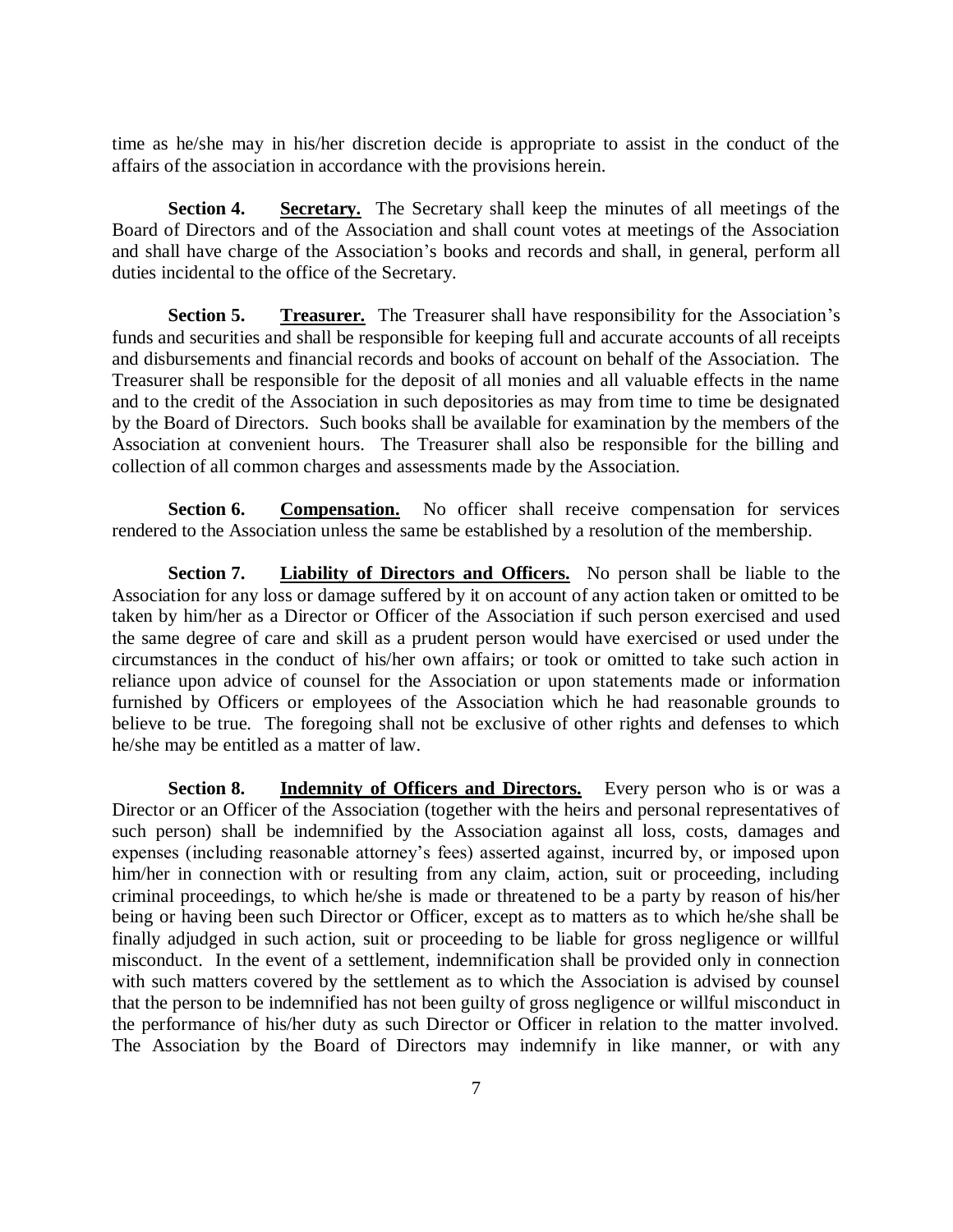limitations, any employee or former employee of the Association with respect to any action taken or not taken in his/her capacity as such employee. The foregoing rights of indemnification shall be in addition to all rights to which Officers, Directors or employees may be entitled as a matter of law. All liability, loss, damage, costs and expenses incurred or suffered by the Association by reason or arising out of, or in connection with, the foregoing indemnification provisions shall be treated and handled by the Association as common expenses.

#### **ARTICLE V Operation of the Property**

Section 1. The Association. The Association, acting through the Board of Directors, shall be responsible for the administration and operation of the condominium property in accordance with the Declaration and these Bylaws.

**Section 2. Rules and Regulations.** The Association, through the Board of Directors, shall from time to time adopt rules and regulations governing the operation, maintenance and use of the units and the common elements by the unit owners and occupants. Such rules and regulations of the Association shall not be inconsistent with the terms of the Declaration. The Association members, their lessees or agents and any occupants of the units shall conform to and abide by all such rules and regulations. The Association, through its Board of Directors, shall designate such means of enforcement thereof as it deems necessary and proper.

**Section 3. Common Expenses.** The Board of Directors shall determine the common expenses of the Association, and shall prepare an annual operating budget for the Association in order to determine the amount of the common charges payable by each unit to meet the estimated common expenses of the Association for the ensuing year. Such budget shall include all common expense items, including but not limited to taxes, maintenance and repair, the cost of insurance of all types, and any other expense item inuring to the benefit of all unit owners. The amounts required by such budget shall be assessed and charged against the units and allocated among the members of the Association according to their respective percentages of ownership in the common elements of the condominium as set forth in the Declaration. The common charges shall be prorated and paid quarterly to the Association in advance.

**Section 4. Operating Budget.** The annual operating budget shall provide for two (2) funds, one of which shall be designated the Operating Fund and the other the Building Fund.

**(A) Preparation of Budget.** The Board of Directors shall prepare a budget for consideration and adoption by the Association before the beginning of the new fiscal year in accordance with Section 5 hereof. The annual budget shall provide for an Operating Fund and a Building Fund. Promptly upon adoption of the budget by the Association, the Board of Directors shall send to each unit owner a copy of such budget and a statement setting forth the obligation of each unit owner pursuant to the provisions of this Article to pay their allocated interest of the Common Expenses based upon such budget.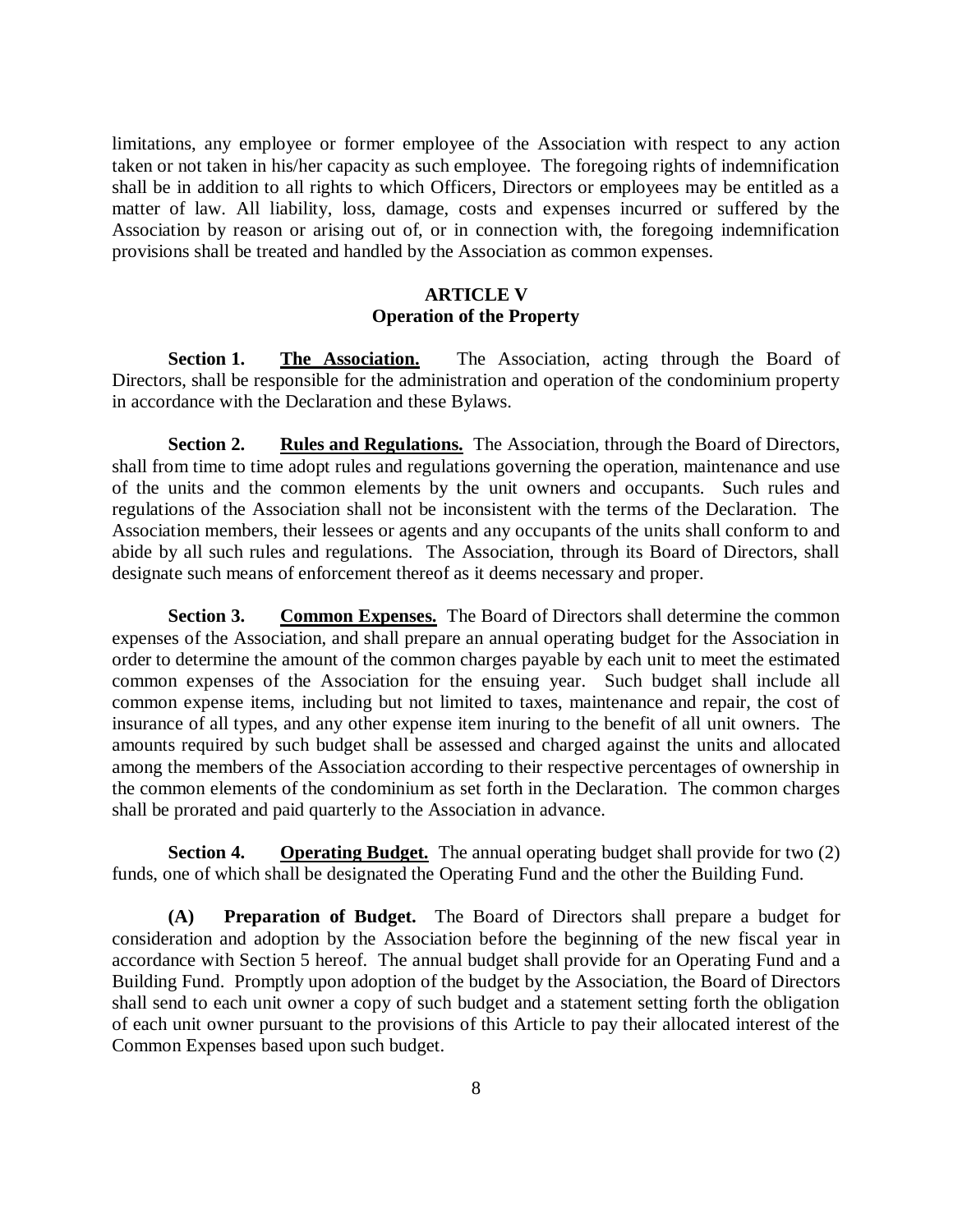**(B) The Operating Fund**. The Operating Fund shall be used for all common expenses which occur with greater than annual frequency, such as any amounts required for the cost of maintenance of the common elements, management services, insurance administration, materials and supplies common services;

**(C) The Building Fund**. The Building Fund shall be used for painting, major repairs and renovation of the common elements. In the event that the Association incurs extraordinary expenditures not originally included in the annual budget then such sums as may be required in addition to the Operating Fund shall be first charged against the Building Fund. In the event that both funds prove inadequate to meet the necessary common expenses, the Directors may levy a further assessment which shall be charged to each owner in proportion to his/her ownership as set forth in the Declaration.

**Section 5. Deadline for Budget.** The annual budget shall be prepared by the Board of Directors and adopted by the Association on or before December 1st of each calendar year. The Board of Directors shall advise all members of the Association in writing of the amount of common charges payable on behalf of each unit by the date of the annual members' meeting and shall furnish copies of the budget on which such common charges are based to each member. The Board of Directors shall supply to all unit owners an itemized accounting of the expenses incurred and paid by the Association for such fiscal year, together with a tabulation of the amount collected pursuant to the budget adopted by the Board of Directors for such fiscal year.

**Section 6. Challenge to Budget.** If within fifteen (15) days after the annual membership meeting a petition is presented to the Board of Directors protesting such charges or the budget upon which they are based and the petition is signed by members representing more than fifty percent (50%) of the membership entitled to vote with respect to such charges, then the Directors shall notify all members of a meeting called for the sole purpose of reviewing such charges or budget. At such meeting, the vote of seventy-five percent (75%) of the membership entitled to vote may revise the budget and charges, and such revised budget and corresponding charges shall replace for all purposes the one previously established.

**Section 7. Special Assessments.** The Board of Directors may at any time assess a Special Assessment which shall be used for (1) costs and expenses (anticipated or incurred) for repairs of damage to Common Areas caused by or at the direction of the unit owner or the family or guest of the unit owner; (2) costs, expenses and actual attorney's fees incurred in or in anticipation of, any suit, action or other proceeding to enforce the Declaration against the unit owner; (3) interest due on general or special assessments; and (4) all other costs and expenses anticipated or incurred by the Association which are subject to Special Assessment as provided under the Declaration. Such special assessments shall be levied against the units in proportion to each unit's obligation to pay common expenses, unless such special assessments are levied in connection with limited Common Areas or the unit. If such special assessments are levied in connection with limited Common Areas, then such special assessments shall be levied against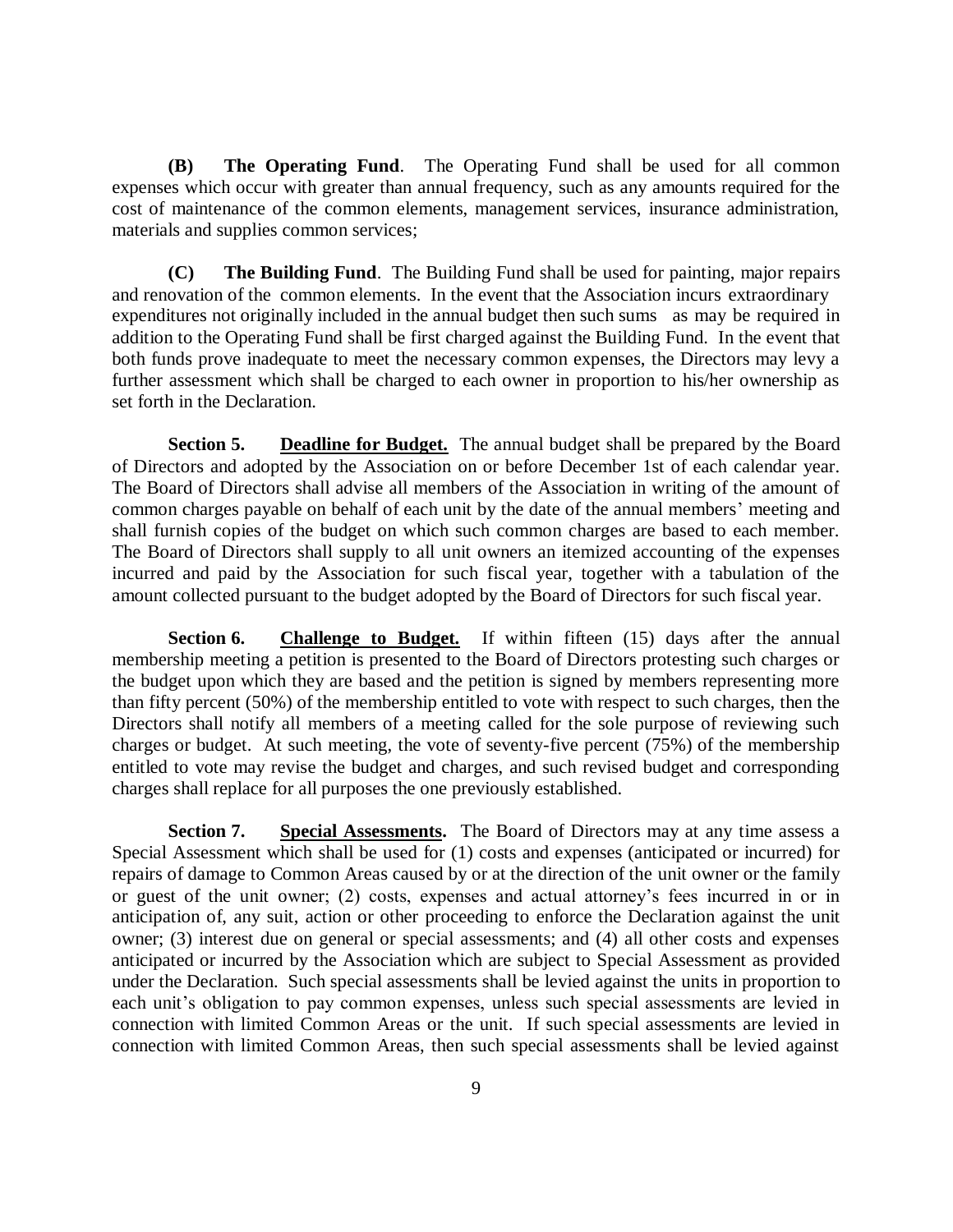the units to which such limited Common Areas appertain in proportion to the relative allocated interest of each unit in the limited Common Area. If such a special assessment is levied against a unit for disrepair or maintenance cost of the unit or for any other matter stated in the Declaration, then the unit owner shall pay the entire special assessment. Upon the determination of the amount of the special assessment, the board shall give notice to each unit owner of the amount assessed to each unit, the date when payment of the amount is due and the reason for the special assessment.

**Section 8. Penalty and Default in Payment**. Any assessment not paid within ten (10) days of its due date shall be delinquent and the unit owner shall be charged interest at the lower of either the highest interest rate allowed by law or eighteen percent (18%) per annum on the unpaid assessment calculated from the date it was due until the date it is paid. All payments upon account shall be first applied to the interest, if any, and then to the assessment payment first due. Further, the Board of Directors shall have the authority to levy late payment penalties for assessments which are not paid timely.

In addition, the Board of Directors shall have the right and duty to attempt to recover such assessments, together with interest thereon, and the expenses of the proceedings, including attorneys' fees, in an action brought against such unit owner, and/or by foreclosure of the lien on such unit granted by the Declaration. The Association, through the Board of Directors, on behalf of all unit owners, shall have power to purchase such unit at the foreclosure sale and to acquire, hold, lease, mortgage, convey, vote the votes appurtenant, to or otherwise deal with the same after such purchase. A suit to recover a money judgment for unpaid common expenses shall be maintainable without foreclosing or waiving the lien securing the same. The Board of Directors shall also have the right to prohibit such unit owner from voting at a meeting of the Association or serving on the Board of Directors, if the Association has recorded a statement of lien on such unit and the amount necessary to release the lien has not been paid at the time of the meeting.

**Section 9. Borrowing Money and Acquiring and Conveying Property.** The Association, by a seventy-five percent (75%) vote of the Unit Owners, may borrow money and purchase or convey property, and direct any two (2) officers of the Association to execute such documents in connection therewith as is deemed necessary or appropriate by counsel for the Association.

**Section 10. Default.** If a member of the Association is in default in payment of any charges or assessments for a period of more than thirty (30) days, the Board of Directors, in the name of the Association, may bring suit for and on behalf of the Association as a representative of all members, to enforce collection of such delinquencies or to foreclose the lien therefore, as provided by law; and there shall be added to the amount due the costs of suit and the legal interest together with reasonable attorney's fees.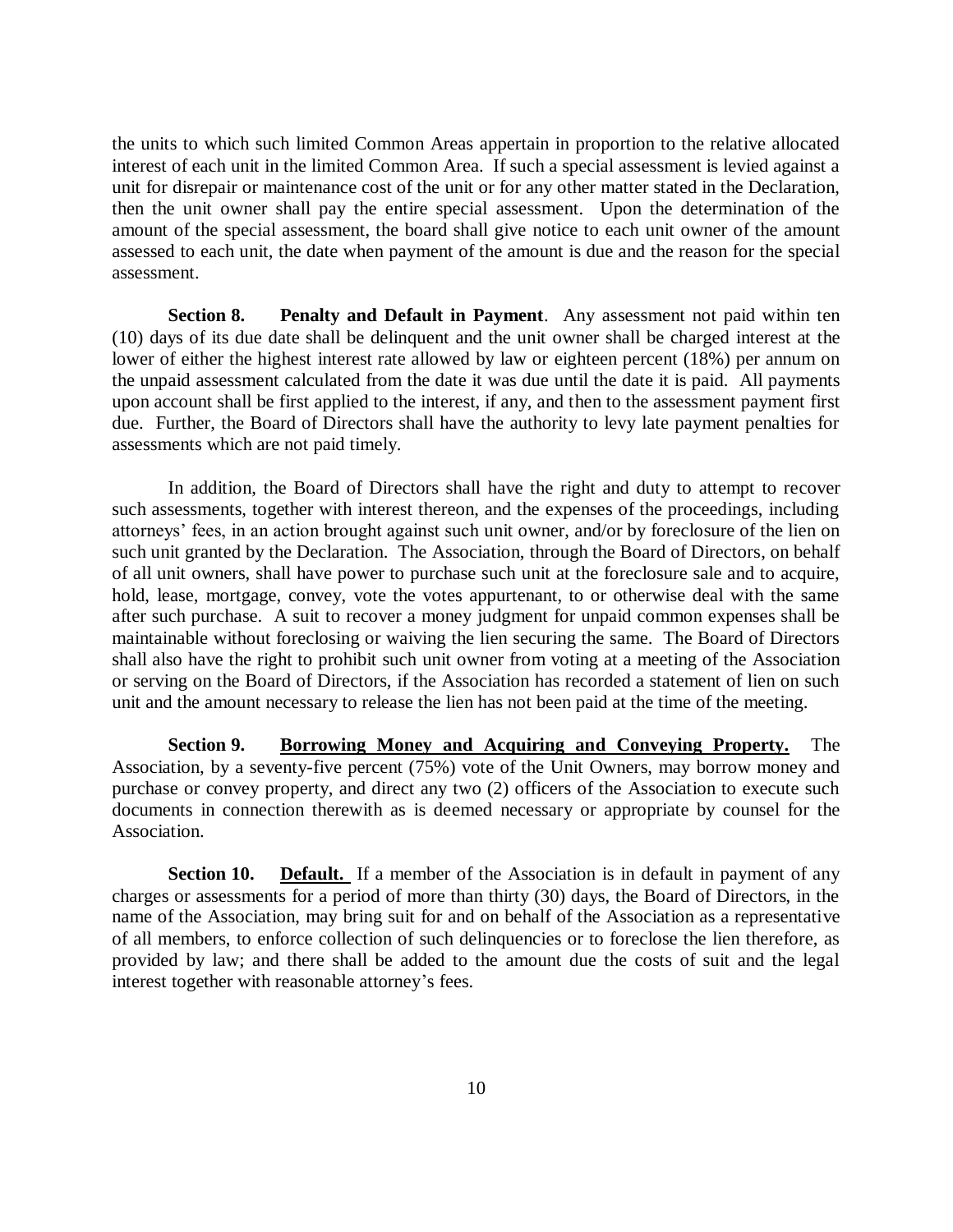**Section 11.** Vote of Unit Owner in Default. No unit owner may vote at a meeting of the Association if the Association has recorded a statement of condominium lien on the owner's unit, and the amount necessary to release the lien has not been paid at the time of the meeting.

#### **ARTICLE VI Duties and Obligations of the Unit Owners**

**Section 1. Rules and Regulations.** The units and the common elements and the limited common elements (hereinafter sometimes collectively referred to as common) shall be occupied and used in accordance with the Declaration, these Bylaws and the rules and regulations of the Association, including the following:

**(A) Enforcement.** The Board of Directors of the Association shall have the power to adopt and enforce reasonable rules and regulations for the occupancy and use of the Condominium, its units, Common Elements and Limited Common Elements and shall furnish a copy thereof to the unit owners. The Board of Directors of the Association shall have the power to adopt a schedule of reasonable fines and penalties for violations of the terms of the Declaration, the Bylaws or the Rules and Regulations and any schedule of fines and penalties shall be furnished to the unit owners.

**(B) Violations.** A violation of any Rule or Regulation shall be an violation of the Declaration and may be enforced in the same manner as any other term or provision of the Declaration or as otherwise may be designated in the Rules or Regulations, including without limitation the imposition of forfeitures, penalties, or other charges against the unit owner, which shall be collectible by Special Assessment against the unit and unit owner.

**(C) Signs.** No signs or advertising posters of any kind (excluding realty "for sale" signs) shall be maintained or permitted within any windows or on the exterior of any improvements located within the Condominium Property without the express written permission of the Board. The approval of any signs and posters, including, without limitation, name and address signs, shall be upon such considerations as may be from time to time determined by the Board and such approval may be arbitrarily withheld. Notwithstanding the foregoing, the restrictions of this Section VI shall not apply to Declarant. In addition, the Board shall have the right to erect reasonable and appropriate signs on any portion of the Common Elements.

**(D) Antennas**. No television antenna, radio receiver, satellite dish, or other similar device shall be attached to or installed on any portion of the Condominium Property or unit without the prior written consent of the Board provided, however, that the Board's consent shall not be required if such consent would violate the Federal Communications Commission Regulations. Declarant and the Association shall not be prohibited from installing equipment necessary for master antenna, security, cable television, mobile radio, or other similar systems within the Condominium Property.

**(E) Pets.** No animals, livestock, birds, or poultry of any kind shall be raised, bred, or kept by any unit owner upon any portion of the Condominium Property or within any unit,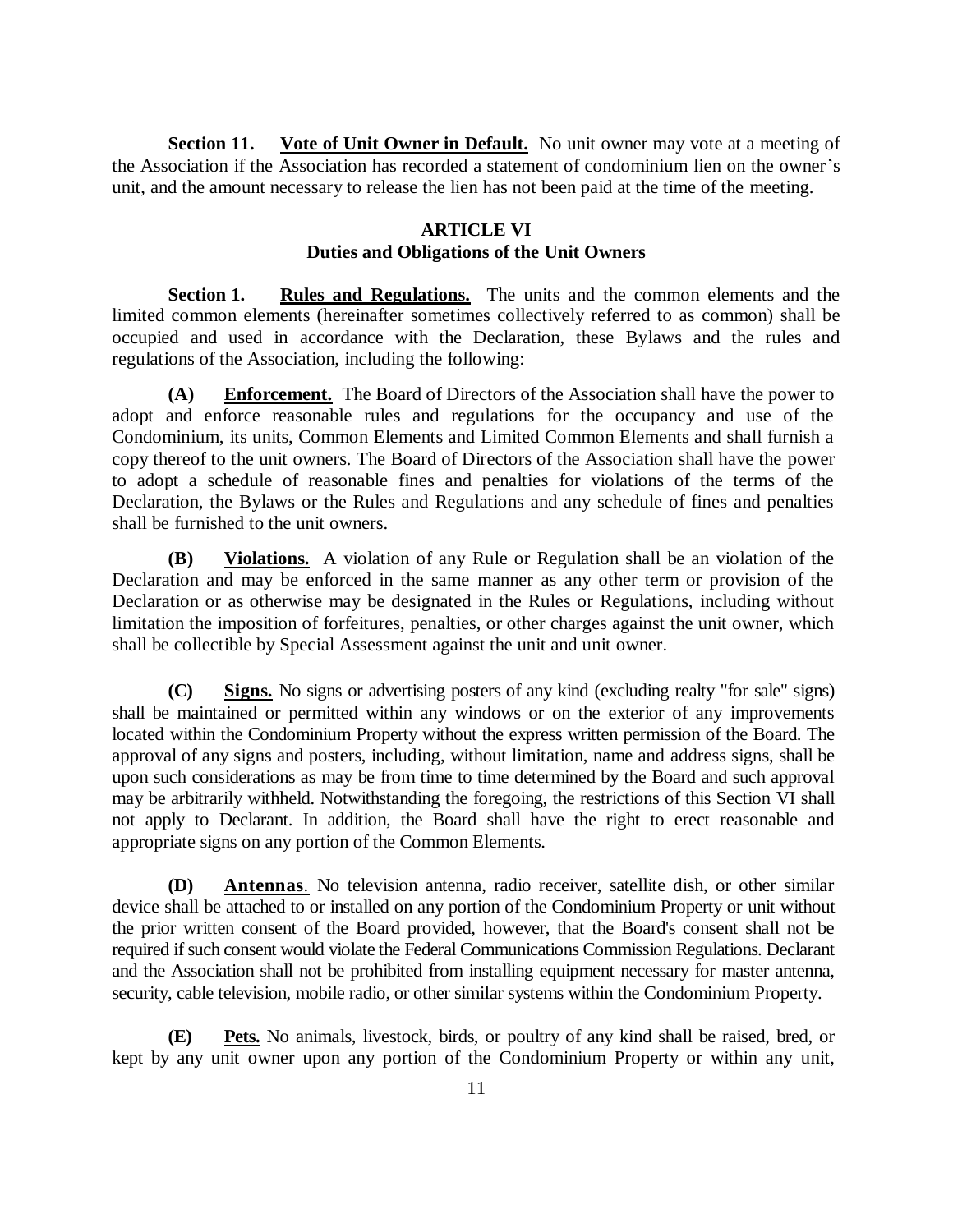provided that generally recognized house pets may be kept in each of the units only, subject to rules and regulations adopted by the Board and provided that such pet or pets are kept or maintained solely as domestic pets and not for any commercial purpose. No pet shall be allowed to make an unreasonable amount of noise or to become a nuisance. Upon the written request of any unit owner, the Board may conclusively determine, in its sole and absolute discretion, whether, for purposes of this Section, a particular pet is a generally recognized house pet or whether such pet is a nuisance. The Board shall have the right to require the owner of a particular pet to remove such pet from the Condominium Propriety if such pet is found by the Board to be a nuisance or to be in violation of these restrictions. No structure for the housing or confinement of any pet shall be constructed or maintained on any part of the Common Elements or Limited Common Elements. Pets shall be under leash at all times when walked or exercised in any portion of the Common Elements, and no pet excrement shall be left on any portion of the Common Elements but shall be promptly removed by the owner of such pet.

**(F) Obstructions.** There shall be no obstruction of the common elements and facilities, and nothing shall be stored therein, except in designated storage areas, without the prior consent of the Board of Directors.

**(G) Increase of Insurance Rates**. Nothing shall be done or kept in any unit or storage area appurtenant thereto, or in the commons which will increase the rate of insurance on the commons without the prior consent of the Board of Directors. No unit owner shall permit anything to be done or kept in his unit or in the commons which will result in the cancellation of insurance on any part of the commons, or which would be in violation of any law or ordinance.

**(H) Noxious Activity**. No noisy, noxious, or offensive activity shall be carried on nor shall anything be done which may be or may become an annoyance or nuisance to other unit owners, or which may emit noxious odors, or excessive smoke or noise.

**(I) Motor Vehicles, Trailers, Boats, Etc.** All automobiles owned or used by Unit Owners or occupants other than temporary guests and visitors shall be parked in areas as established by the Board. The Board shall have the authority to promulgate rules and regulations to govern or prohibit the outside storage or parking anywhere within the Condominium Property of any mobile home, trailer (either with or without wheels), motor home, tractor, truck (other than pick-up trucks), commercial vehicles of any type, camper, motorized camper or trailer, boat or other watercraft, boat trailer, motorcycle, motorized bicycle, motorized go-cart, or any other related forms of transportation devices. No unit owners or other occupants of any portion of the Condominium Property shall repair or restore any vehicle of any kind upon or within the Condominium Property except (i) within enclosed garages or workshops or (ii) for emergency repairs, and then only to the extent necessary to enable the movement thereof to a proper repair facility. Declarant hereby reserves the right (without any obligation to do so) to designate a portion of the Common Elements as a parking area for boat trailers, motor homes, and similar vehicles.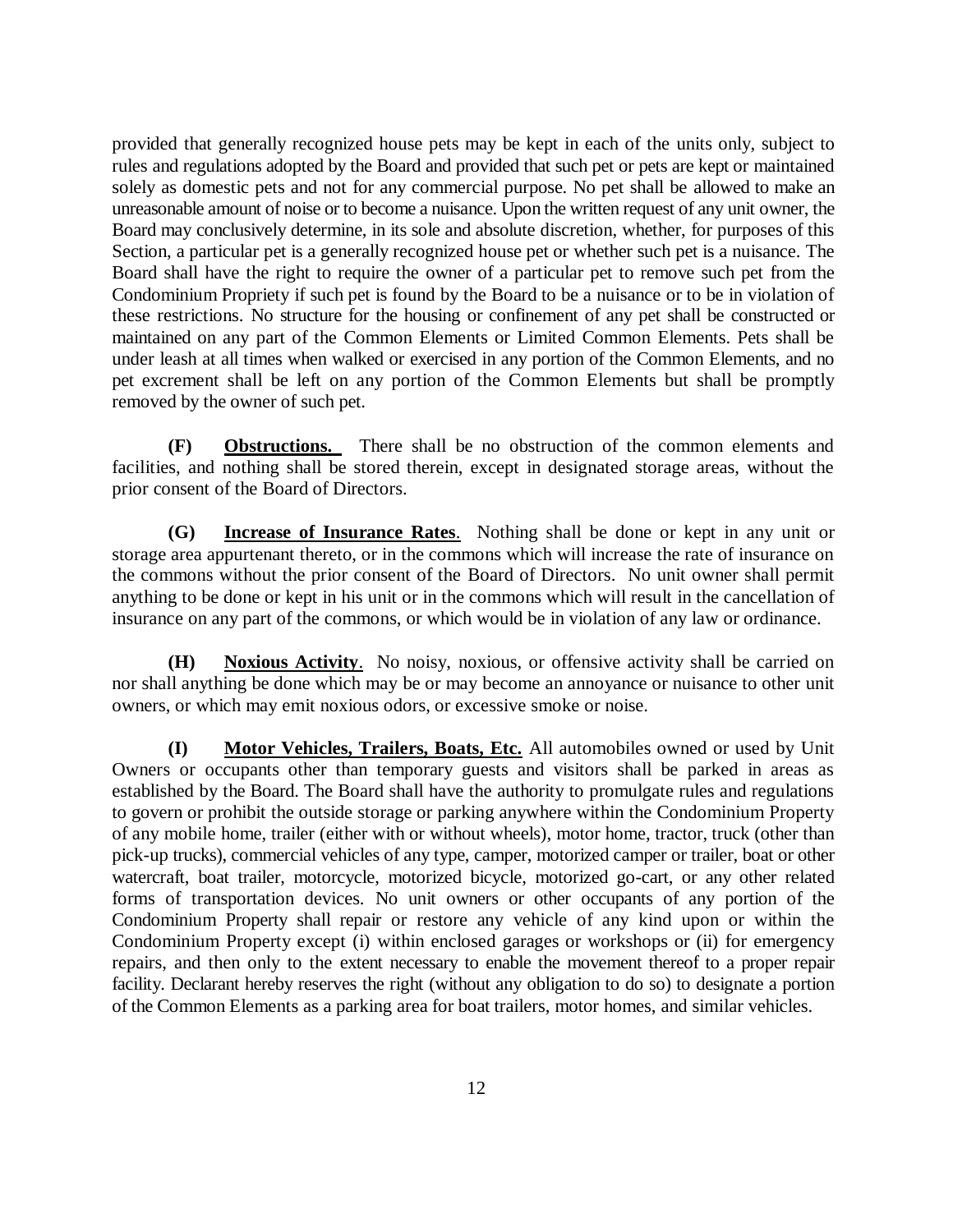**(K) Sales and Construction Activities.** Notwithstanding any provisions or restrictions contained in these Bylaws to the contrary, it shall be expressly permissible for Declarant and its agents, employees, successors, and assigns to maintain and carry on such facilities and activities as may be reasonably required, convenient, or incidental to the development, completion, improvement, and sale of Units and other real estate and other business conducted by the Declarant or any affiliate of the Declarant, including, without limitation, the installation and operation of sales offices, signs and model Units, all as may be approved by the Declarant from time to time.

**(L) Multiple Ownership.** No unit may be sold or owned under any time-sharing, timeinterval ownership, or similar right-to-use programs.

**(M) Maintenance and Repair of Units**. Every Unit owner shall (a) maintain in good condition and repair and replace all of the components or installations within or appurtenant to the unit, including but not limited to, fixtures, appliances, water heater, equipment, interior walls, partitions, flooring, ceilings, doors, all utility lines and installations contained in the unit, heating apparatus, humidifier and air conditioning equipment, if any, windows and window frames; (b) paint and decorate the interior of the perimeter walls and all walls and surface areas within the unit; (c) keep and maintain in good and orderly condition the portion of the Limited Common Elements appurtenant to the unit; and (d) repair and replace any portion of the Common Elements or Limited Common Elements damaged through the fault or negligence of such unit owner or the fault or negligence of such unit owner's family, guests or invitees or any other occupant of the unit.

**(N) Maintenance and Repair of Common Elements and Limited Common Elements.** The Board of Directors may obtain and pay for the services of any person or entity to manage its affairs to the extent it deems advisable, and may hire such other personnel as it shall determine to be necessary or advisable for the proper operation of the Condominium. The Board may contract for maintenance, lighting, water, trash collection, landscaping, snow removal, sewer service and such other common services as may be required for each unit, the Common Elements or the Limited Common Elements. The Board shall have the power to contract for such common services with other Condominium Associations.

**(O) Alteration, Construction and Removal.** Nothing shall be altered or constructed in or removed from the common elements except upon written consent of the Board of Directors.

## **ARTICLE VII General**

**Fiscal Year.** The fiscal year of the association shall begin on January 1 and end on December 31.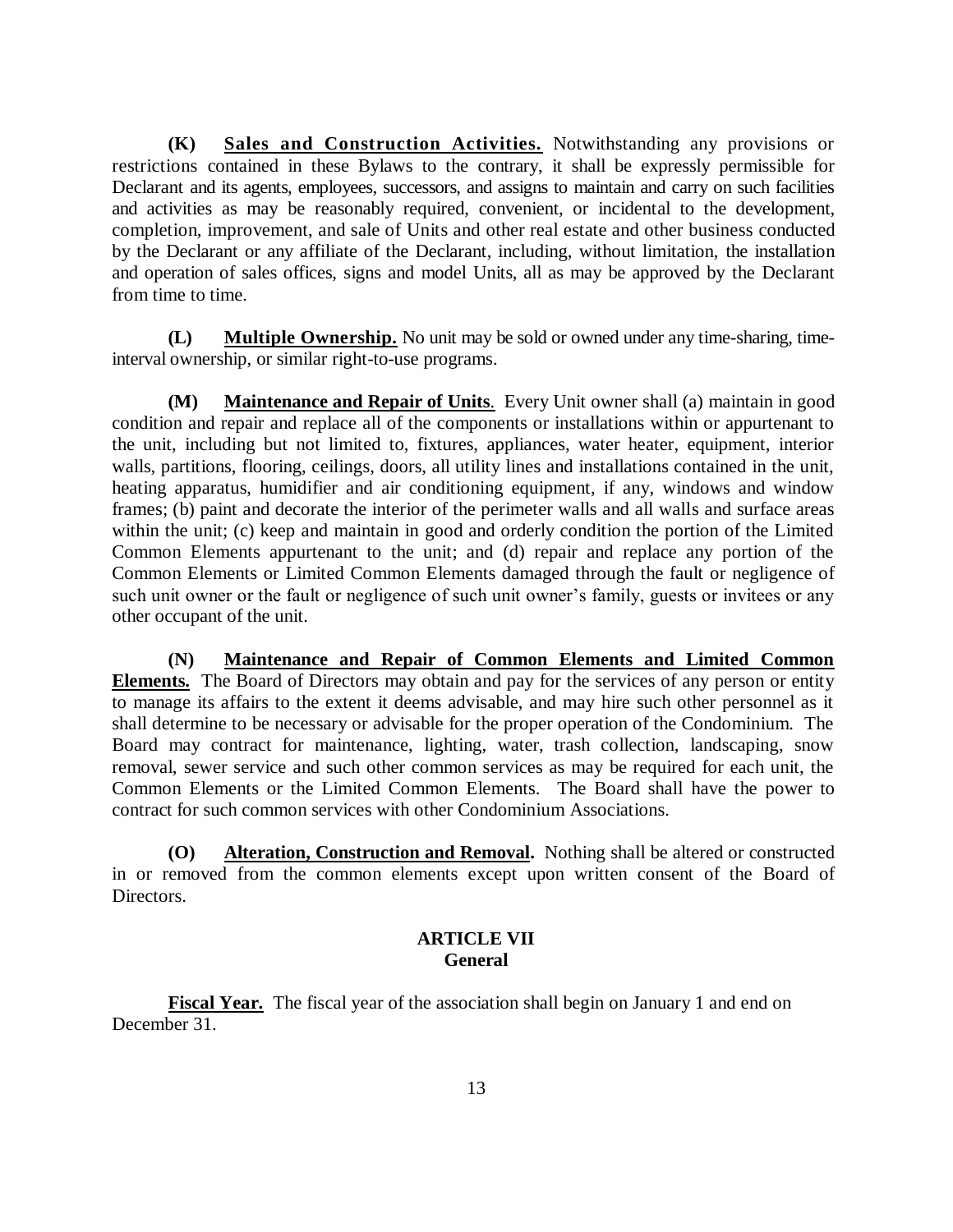## **ARTICLE VIII Amendments**

These Bylaws may be altered, amended or repealed and new Bylaws adopted by the members of the Association in a duly constituted meeting for such purpose; but no amendment shall take effect unless by an affirmative vote of seventy-five percent (75%) of all the votes entitled to be cast, subject to contrary terms in the Declaration and these Bylaws.

## **ARTICLE IX Miscellaneous**

**Section 1. Record of Ownership.** Every unit owner shall promptly cause to be duly recorded or filed of record the deed, lease, assignment or other conveyance to him/her of such unit or other evidence of his/her title thereto and shall file such lease and present such other evidence of his/her title to the Board of Directors; and the Secretary shall maintain all such information in the record of the ownership of the Association.

**Section 2. Mortgages.** Any unit owner who mortgages his/her unit or any interest therein shall notify the Board of Directors of the name and address of his/her mortgagee and also of any release of such mortgage; and the Secretary shall maintain all such information in the record of the ownership of the Association. The Board of Directors, at the request of any mortgagee or prospective purchaser of any Unit or interest therein, shall report to such person the amount of any assessments against such Unit then due and unpaid.

**Section 3. Subordination.** These Bylaws are subordinate and subject to all provisions of the Declaration and any amendments thereto and the Condominium Ownership Act under the laws of the State of Wisconsin, which shall control in case of any conflict. All terms herein (except where clearly repugnant to the context) shall have the same meaning as in the Declaration or said Condominium Ownership Act.

**Section 4. Interpretation.** In case any provision of these Bylaws shall be held invalid, such invalidity shall not render invalid any other provision hereof which can be given effect.

**Section 5. No Vested Interest in Operating or Reserve Funds.** Owners shall have no vested interest in nor shall they be entitled to withdrawals from either the Operating Fund or the Reserve Fund created hereby. Upon sale or other disposition of a Unit, said fund shall remain intact, and a new owner shall not be additionally assessed for improvements for which the prior owner has been assessed and the assessment has been paid.